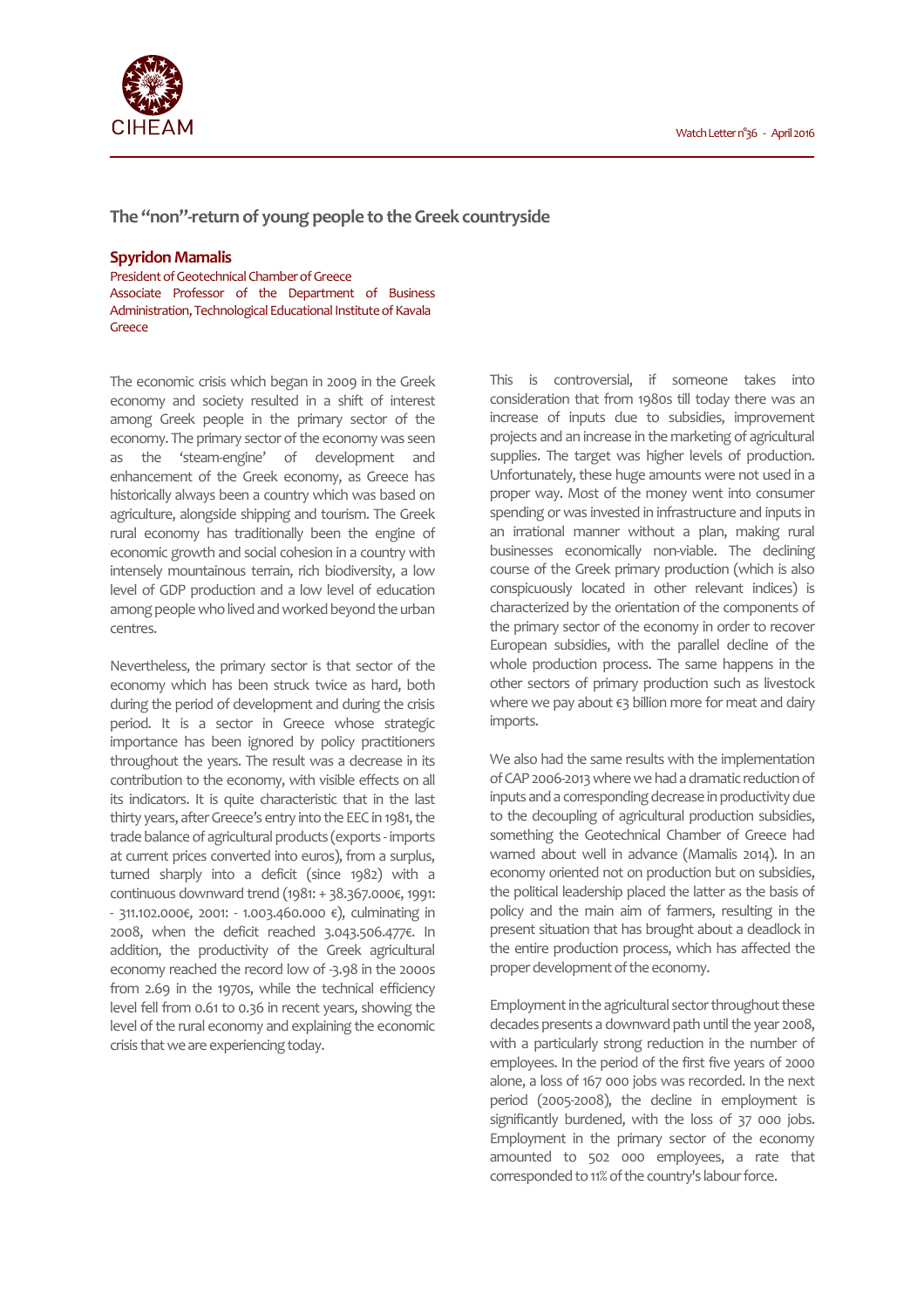

However, during the years 2008-2010 according to a study by PASEGES (2011), an increase in the number of agricultural workers was observed by 38,000 people, which regained the jobs losses for the period 2005- 2008, with an increase in the age groups between 15-44 years. The increase in the primary labor market was in the range of 7%, with 95% directed towards agriculture and the remainder in fisheries. This increase was interpreted, without however any further qualitative analysis of the statistical data, as an increase in new entrants to the agricultural labor market and/or as a move from other areas of the economy. It was the period during which the first signs of the crisis showed that it was drawing near, a crisis which in the global economy led to an interest from the services of the financial sector to the field of the production of goods. Nevertheless this increase was very small compared to the production capacity of Greek agriculture.

In Greece, in fact, agricultural production shifted in the beginning of the crisis, turning the interests of society towards the agricultural economy. Moreover, employment in this sector was above the European average (11.7% of total employees) (Mattas and Loizou, 2013). Indeed in Greece the importance of agricultural production increased at the beginning of the crisis by turning the eyes of society towards the rural economy, and employment in agriculture in Greece was above the European average, reaching 11.7% of Greek capacity (Mattas and Loizou, 2013). At the same time reports began to surface in both the print and electronic media concerning rural life and its prospects while the public discourse of the time reflected on new trends and outlooks for employment in the countryside.

The results of these social processes gave rise to a significant stream in Greek society, particularly among urban dwellers, moving to create a new urban standard of installation in rural areas, and creating new socioeconomic conditions in the Greek countryside with relocation from the urban fabric to villages, and the reactivisation of new residents from urban centres engaging in activities in the rural sector, as the countryside seemed to be a safe haven in the face of the oncoming economic crisis.

This trend was reflected in a survey of the Ministry of Rural Development and Food in 2012 where it was clearly noted that young people were thinking of returning to the countryside and getting involved in agriculture. The survey data in Attiki and Thessaloniki revealed the trends that were being formed, unveiling profound changes in the standards of Greek society. At the time, it was estimated that a number of around one million people were planning to return to the countryside, with 68% of respondents having thought about leaving, while 19% had already made specific moves, whereas half showed a desire to be employed in the agricultural sector, 18% in tourism-culture, 14% in communications and new technologies, 12% in education, 10.6% in energy and RES, 7% in trade, 7% in rural tourism and 6% in mass catering.

This trend referred to young people belonging to dynamic professional age groups with 21% between 30 and 34 years, 25% between 35-39 years and 13% between 40-44 years of age, and highly educated with 25% holding postgraduate degrees and 43% being graduates of universities and HEIs. This trend was considered positive for the economy at a time when the economic crisis was an integral part of the vocabulary of the average Greek. A similar trend was also observed in other southern European countries such as Italy where youth employment in agriculture increased by 8%, regarding data from just the previous year (Ypaithros Chora 13/03/2016).

The trend appeared to have a positive impact on the Greek rural economy since the young and educated urban class seemed to be the group that would provide impetus to the market through the introduction of innovative ideas with development potential for the whole territory, and particularly mountainous and disadvantaged areas. The emergence of local agricultural products with high added value, the protection of biodiversity and the environment, the connection between the primary sector of the economy to the tertiary sector of the economy such as tourism, and the emergence of new social and cultural conditions seemed to be the answer to the challenges of the times, turning the crisis into an opportunity.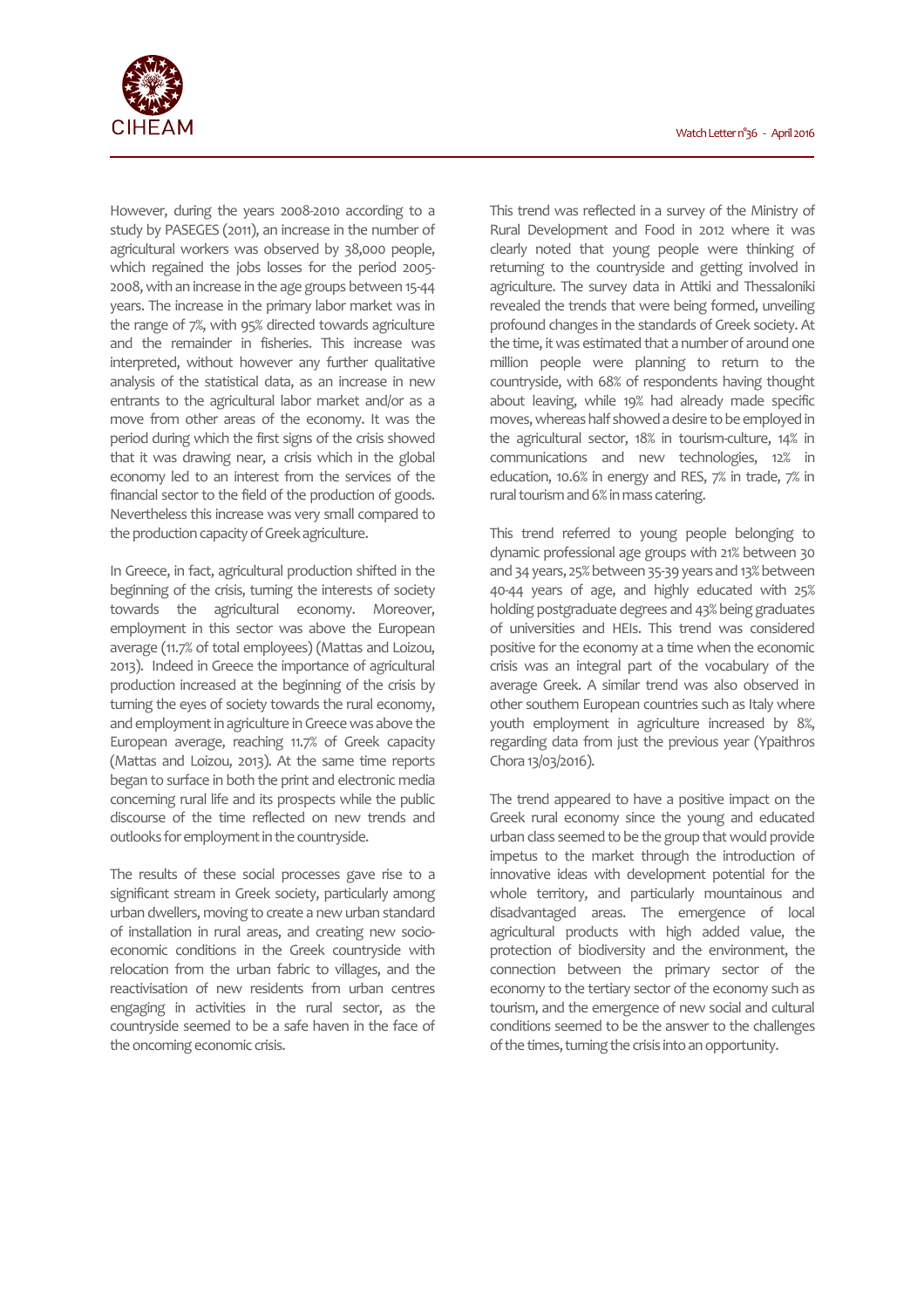

It is an answer which refers to new forms of entrepreneurship, based not on labor, but in new innovative ideas, in the increase of added value through the myth that goes together with every product, the people, the place and the tradition. The revival of old practices and techniques through modern production methods was a chance to promote the comparative advantages of the Greek rural economy, demonstrating that in a modern economy, competitiveness is not based on its size but in its originality – small is beautiful. Thus production in the primary sector (including agriculture, livestock and forestry) in terms of gross added value at constant prices (2000) not only did not decrease during the recession period, but increased significantly since 2009 (from 6,188 to 6,865 billion  $\epsilon$ ) and thereon, substantially reducing the deficit in the trade balance for agricultural products. The reaction of the Greek economy in the financial crisis with an increase in extroversion and exports was however transient and shallow as Greek firms were forced to export cheap raw products, losing a share in markets where they exported processed products, demonstrating a trend which has been seen before in bankrupt countries such as the Eastern European countries after the fall of communism.

But the policies in the coming years that followed unfortunately belied the hopes that were created, while the agricultural economy did not focus on new policies that would provide young people with opportunities for innovation, access to credit and new tools to penetrate new markets. Sadly, there was no creation of production infrastructure, supportive counseling, training and education, or a stable environment for creation and development, or a coordinated development policy utilizing in this way the skills of young people where they could apply new practices, changing the dynamics of agriculture. Although youth entrepreneurship and the importance of attracting new age groups in both farming and non-agricultural activities in rural areas was expressed as a priority in EU programs, as well as the Rural Development Programme 'Alexandros Baltatzis' which was implemented in Greece, together with national policies that were focused on the redistribution of abandoned 'agricultural land', this does not seem to achieve its goal in practice and it has not brought the expected results to the Greek rural economy, so that Greek agriculture today continues to suffer from the same failings that it had in the past, and young people do not dare get involved in agriculture, reinforcing the declining course of the past, both in the age composition of the

population and in the business operations of the production processing sector.

There are many reasons which led to the failure of this endeavour, refuting the expectations which had developed in Greek society, which can be summarized in four major areas: a) lack of infrastructure b) lack of a clear business plan from involved parties, c) lack of a proper business environment and the policies implemented, and d) a complete absence of the state through support mechanisms. Specifically, most young people who wanted to get involved in the agricultural sector had a total lack of knowledge of the conditions they would face, assuming that the idealized model which was being presented to them in the news also represented the everyday life that they would experience, without understanding the difficulties and adversities of the farmer's daily life. Moreover, the lack of land constituted a constraint since the rural land distribution program failed miserably, while the young people that re-established themselves in their ancestors' homelands did not have the machinery or the means needed to cultivate the land, ignoring the costs and their production capacities related to the requirements of the agricultural sector.

The only area with a relative degree of success was seen in the growth of the pre-existing family farm. Furthermore, the social environment of the provincial sector created difficulties among the urban class as they tried to adapt their urban lifestyle to the Greek countryside. Lack of experience and guidance led many people to make the wrong decisions by not taking into account market conditions, and without understanding the meaning of production factors in the agriculture sector. The lack of organized cooperative forms accentuated this situation as new producers did not have possibilities to make gains through economies of scale or to join a group of producers, so that they could develop initiatives through a collective form. We hope that the new law for cooperatives will change this situation.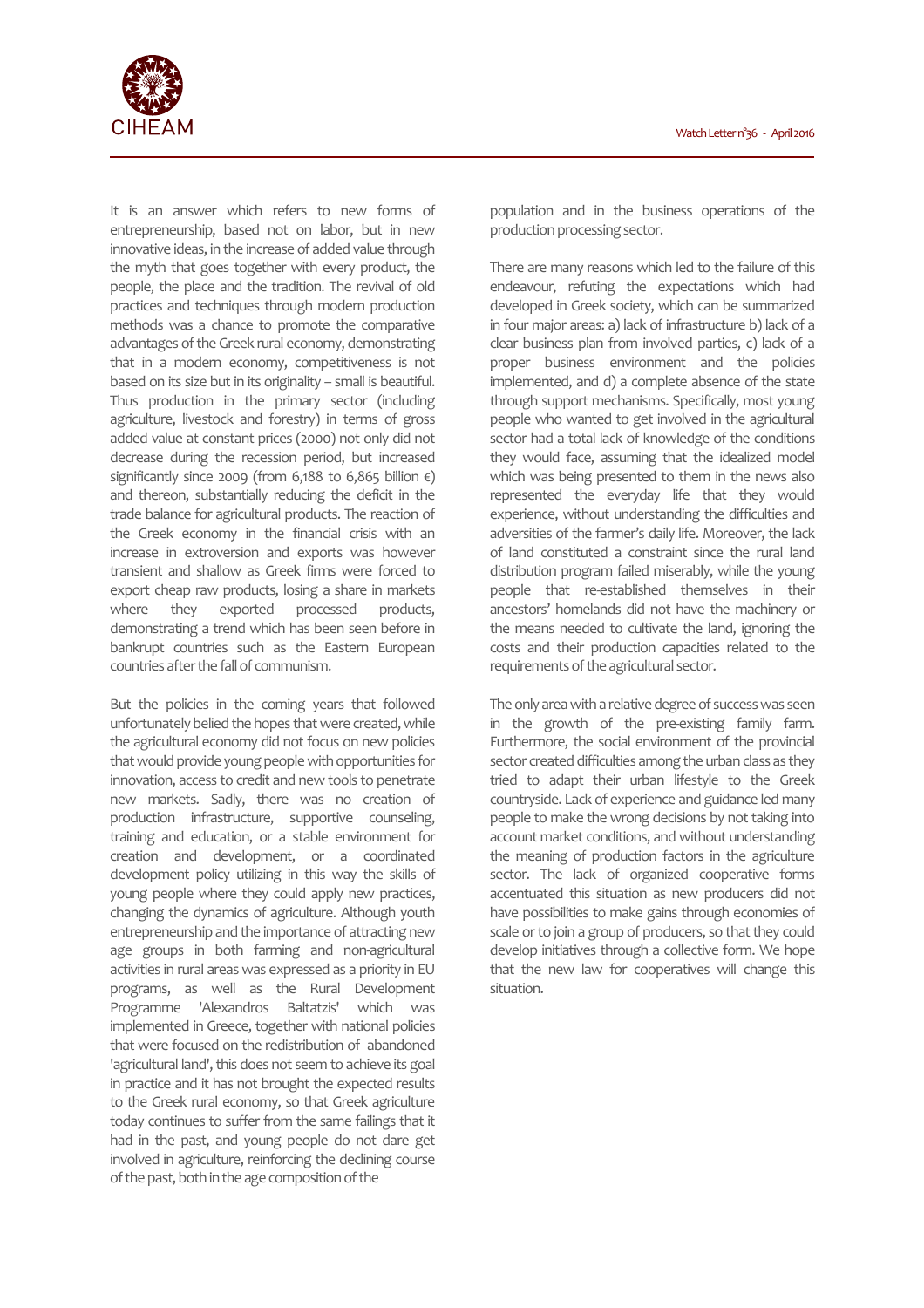

The architecture of the institutional framework of the rural development program that followed did not encourage young farmers to settle into farming but favoured those who were already in the profession, excluding those who wanted to enter the profession. Moreover, the amount given was not linked to the cost of project activities; instead it was formulated on the basis of socio-economic criteria for the area and the farm. Furthermore, the start-up programs for activating a non-agricultural business in rural areas are programs which probably had and will continue to have the goal of keeping existing populations in mountainous and disadvantaged areas rather than attracting new people into the profession.

The CAP provisions for young farmers are also grossly unfair to young farmers both in the last programming period 2006-2013 and the present programming period 2014-2020. Young farmers unfortunately get much a smaller share of the Single Farm Payment compared with the previous application of the CAP; even in the new scheme, producers who were involved in cultivations in the early 2000s still have more to gain than new farmers in terms of the subsidies provided. This is something that will certainly have to be corrected in the revision of the CAP in 2017.

It should also be noted that the implementation of memorandum policies on the part of creditors strangled any signs of vitality in the production capacity of the rural economic sector, with results which, in due time, will reduce both the produced GDP and the size of the rural economy. Excessive taxation of production factors and farm income, and the imposition of the highest tax in Europe for agricultural supplies, as well as on the final product, create market distortions and disincentives in the production process, and incentives for imported agricultural products. Legislative intervention moves in the market by the elimination of the trademarks of all the competitive advantages of Greek agricultural products (origin, non-use of genetically modified organisms, definition of the duration of milk shelf-life), and the non-consolidation of local traditional products in international markets combined with massive imports of products competing with Greek products, such as in the case of olive oil from Tunisia, have struck heavy blows to the Greek production base. The financial crisis has minimized funding of the agricultural sector by depriving valuable funds from the agricultural sector, thus creating unsustainable businesses and depriving development opportunities.

Finally, the lack of political will on the part of the state to support the agricultural sector is evident throughout all production processes: with understaffed services in scientific and technical personnel, with almost zero funding in applied research, with a lack of consultation and extension services, with the setting up of training programs for only 2% of the rural population each year. And with a lack of reflexes to changes in the international environment and delays in the implementation of policies, the government is showing that it clearly cannot meet the challenges of the times; instead of helping the productive fabric of the country, it succeeds in being a hindrance to any creative endeavor. Moreover, the monitoring role of the state by the enforcement of memorandum policies was downgraded so that young farmers become defenceless against illegal imports and 'hellenifications', while measures such as meat and milk balances cannot be implemented as a result of unfair competition and market distortions.

The weaknesses in the conversion of farmers to a distinct professional class are obvious and there is a need for recognition of the key role that young people can play, given that they are the most dynamic and innovative part of society in terms of rural survival and the fostering of entrepreneurship in rural areas, with the result that state mechanisms cannot support the profession, nor can they meet the demands of an evolving business while staying in a role that refers to the bureaucratic support of a process of subsidy distribution without any vision for development.

It is obvious that this situation should not and cannot continue. The country cannot pay the price of the underdevelopment of the agricultural sector and the continuous leakage of human resources, in contrast to the trends prevailing both in Greece and internationally. We geotechnical scientists, as professionals involved in the primary sector of the economy, have to help the Greek rural economy change route. We should clearly use our knowledge and assistance in the restart process, to initiate change in strategy as well as culture, in the determination of the objectives of agricultural production.